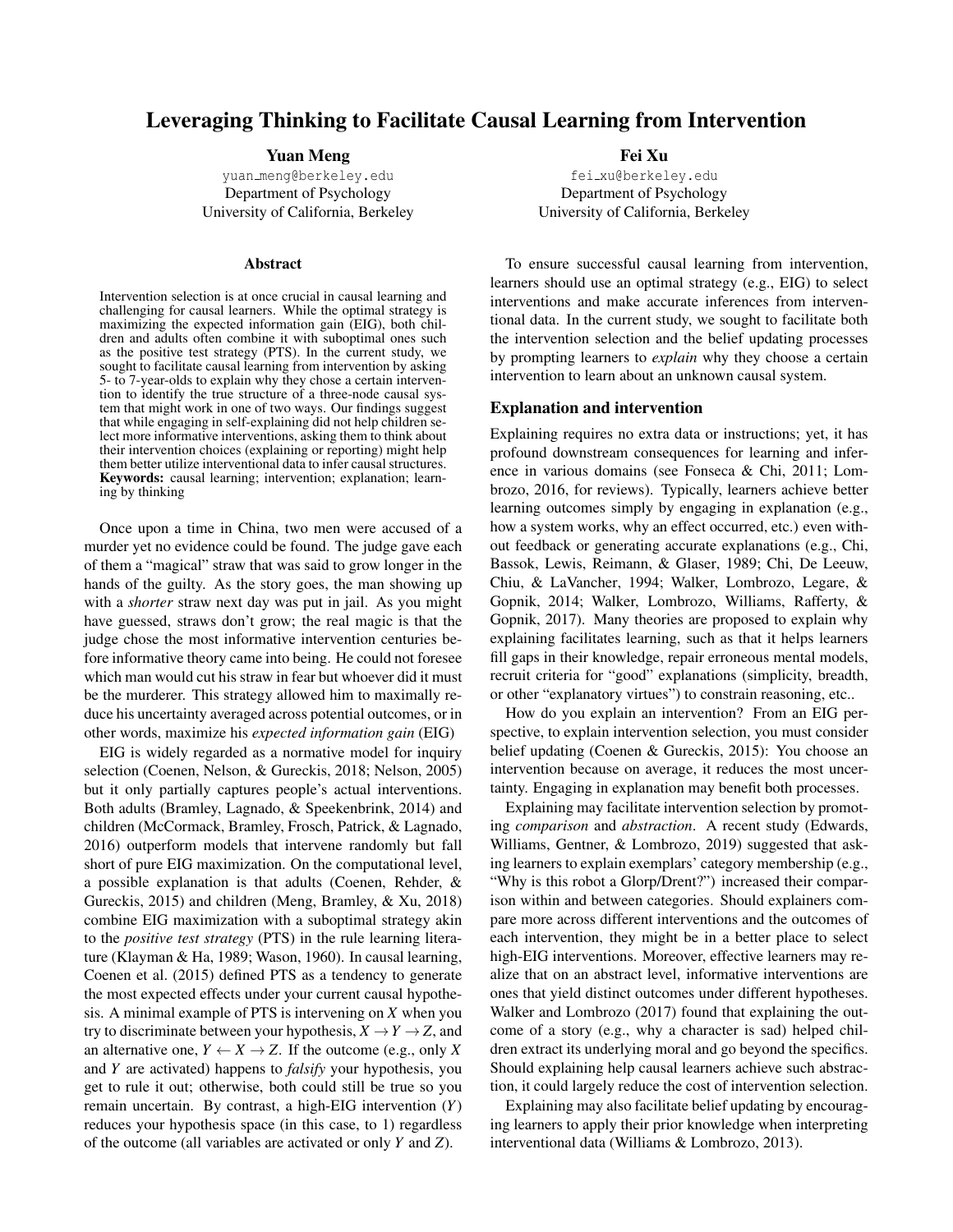

Figure 1: Light bulb puzzles used in the experiment.

# Current study

In the current study, we investigated whether self-explaining could facilitate causal learning from intervention. We chose to test 5- to 7-year-olds because previous studies [\(McCor](#page-6-1)[mack et al., 2016;](#page-6-1) [Meng et al., 2018\)](#page-6-2) suggested that they were not yet able to reliably select informative interventions, leaving substantial room for improvement. This also allows us to compare our results directly to that in [Meng et al.](#page-6-2) [\(2018\)](#page-6-2).

Overview of experiments Our causal learning task was adapted from [Meng et al.](#page-6-2) [\(2018\)](#page-6-2). Children were tested on six unknown causal systems consisted of three light bulbs, some of which could turn on others if activated. Each system could work in one of two ways and children were allowed to turn on one light bulb to identify its correct structure. All causal connections were deterministic with no background noise.

In the first experiment (Experiment 1A), children were asked to explain their intervention choice ("Why did you turn on that light bulb?") after carrying it out. However, since those children observed the outcome before explaining, their explanation might be a *post hoc* justification of their choice ("Because it helped me solve the puzzle.") rather than the actual reason. To address this concern, we conducted a second experiment (Experiment 1B) where children pointed to the intervention they wanted to perform and were asked to explain their choice ("Why do you want to turn on that light bulb?") before carrying it out. In the respective control conditions, children were asked to *report* which intervention they carried out (Experiment 1A) or planned to choose (Experiment 1B).

Modeling intervention strategies To compare intervention strategies across conditions, we took a hierarchical Bayesian approach used by [Coenen et al.](#page-5-2) [\(2015\)](#page-5-2) and [Meng et al.](#page-6-2) [\(2018\)](#page-6-2). We compared models of three single strategies (EIG, PTS, and random selection) and a linear combination of EIG and PTS. Below is an overview of the four models.

Learners all begin with a set of causal hypotheses, each of which can be represented as a directed acyclic graph  $g \in G$  (*G* is the space of possible graphs), or a *causal Bayesian network* [\(Pearl, 2000\)](#page-6-10). In each graph, causal variables are presented as nodes and causal relationships as edges.

#### 1. Expected information gain (EIG)

The information gain (IG) after intervening on the node *n* ∈ *N* is the difference between the initial entropy,  $H$ (*G*), and the entropy conditioned on the outcome  $o$ ,  $H(G|n, o)$ :

$$
IG(n, o) = H(G) - H(G|n, o).
$$
 (1)

Since *o* is unknown, the expected information gain (EIG) over all possible outcomes *O* is used to estimate IG:

$$
EIG(n) = H(G) - \sum_{o \in O} P(o|n)H(G|n, o).
$$
 (2)

Applying Shannon's entropy equation, we have

$$
H(G) = -\sum_{g \in G} P(g) \log_2 P(g),\tag{3}
$$

and

$$
H(G|n, o) = -\sum_{g \in G} P(g|n, o) \log_2 P(g|n, o).
$$
 (4)

The prior probability  $P(g)$  of each graph *g* is assumed to be equal and the posterior probability  $P(g|n, o)$  is given by Bayes' rule,  $\frac{P(o|g,n)P(g)}{\sum P(o|g,n)P(g)}$ .  $P(o|g,n)$  is the likelihood of an outcome *o* given a hypothesis *g* and an intervention *n*.

2. Positive test strategy (PTS)

PTS manifests as the tendency to intervene the node  $n \in N$ with the most of direct or indirect descendant links (normalize by the total number of links in each graph  $g \in G$ :

$$
PTS(n) = \max_{g} \left[ \frac{Descendant Links_{n,g}}{Total Links_g} \right].
$$
 (5)

3. Random selection

Random selection is equivalent to indiscriminately assigning the same value (e.g., 1) to all possible interventions.

4. Linear combination of EIG and PTS

Rather than sticking to one strategy, learners may use multiple strategies such as EIG and PTS to select interventions. The value of each possible intervention is a linear combination of its EIG and PTS values (the weight of EIG is  $\theta$ ).

Under one strategy or another, each possible intervention is assigned a value  $V(n)$ . An ideal learner should always select the intervention with the highest value but due to noise  $\tau$  in the decision process, an actual learner often does so probabilistically. According to the *softmax choice rule* [\(Luce, 1959\)](#page-6-11), the probability that an intervention gets chosen,  $P(n)$ , is a function of its value  $V(n)$  and the learner's decision noise  $\tau$ :

$$
P(n) = \frac{\exp(V(n)/\tau)}{\sum_{n \in N} \exp(V(n)/\tau)}.
$$
 (6)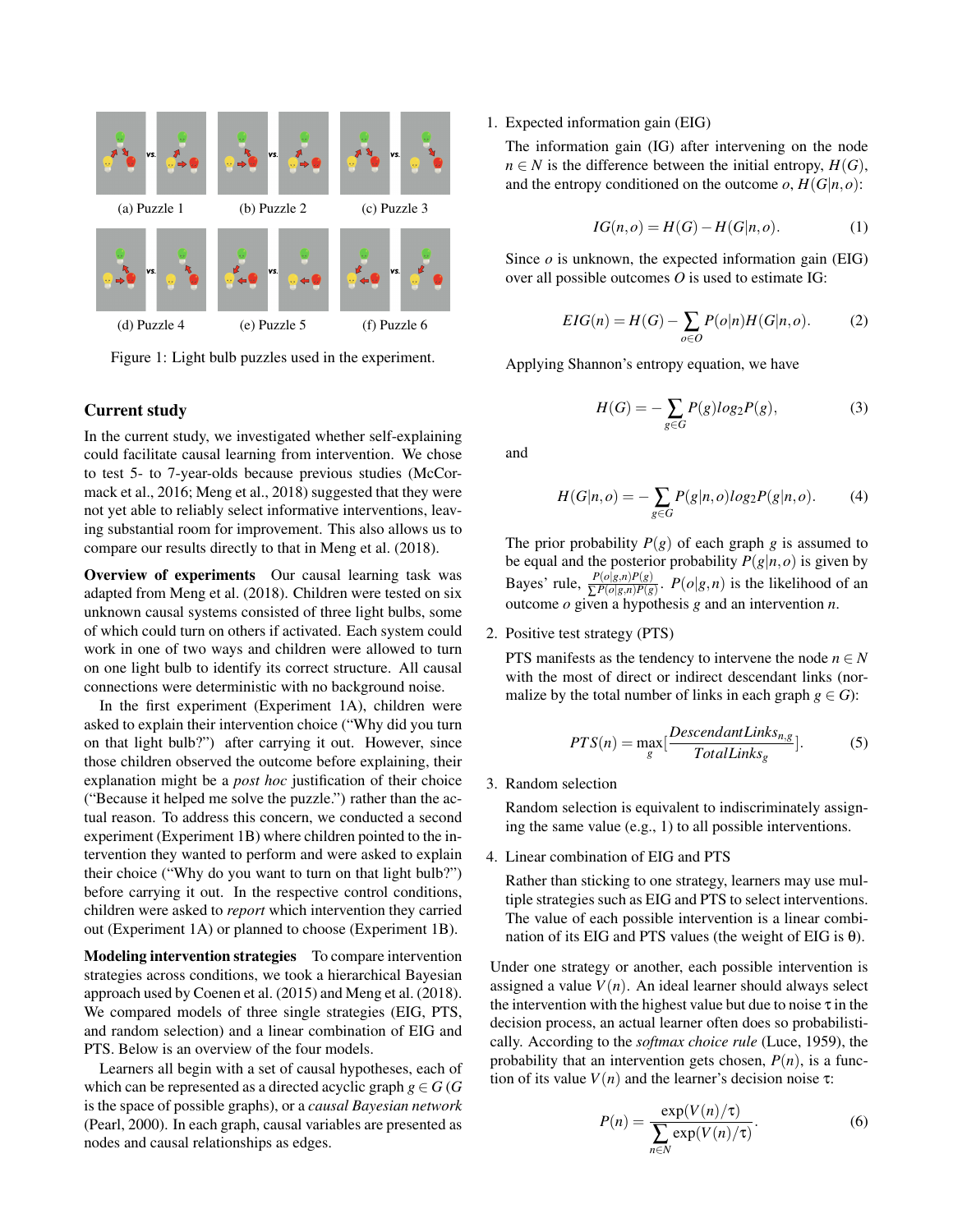When  $\tau$  is 0, the learner selects interventions with the highest values; when  $\tau$  approaches  $+\infty$ , they select randomly.

# Experiments

# **Participants**

Seventy-four 6- to 7-year-olds participated in Experiment 1A, 37 of whom were assigned to the Explanation condition (*M* = 85 months, range  $= 74-101$  months,  $SD = 9$  months) and 37 to the Report condition ( $M = 84$  months, range = 64–96 months,  $SD = 8$  months). Another forty-three 5- to 7-year-olds participated in Experiment 1B, 22 of whom were assigned to the Explanation condition ( $M = 77$  months, range = 62–90 months,  $SD = 8$  months) and 21 to the Report condition ( $M =$ 75 months, range =  $50-101$  months,  $SD = 14$  months).

#### Equipment

Three light bulbs (yellow, green, and red) were presented on a laptop screen and controlled by three buttons of corresponding colors located on a response board. During practice, red arrows indicated the causal relationships among the light bulbs. During the test, the arrows were hidden but two possible structures were shown on two cards placed side by side.

# Procedure

Both experiments included a familiarization phase, a practice phase, and a test phase. During familiarization, children were taught to use buttons on a response board to control light bulbs of corresponding colors on the computer. During practice, they saw four basic types of structures: Common Cause (*Yellow* ← *Green* → *Red*), Common Effect (*Yellow* →  $Red \leftarrow Green$ , Causal Chain (*Green*  $\rightarrow Red \rightarrow Yellow$ ), and One Link (*Yellow*  $\rightarrow$  *Red*). In Experiment 1A, the presentation order was randomized. For each structure, children decided when to turn on which light bulb and were asked to describe the outcome of each action. In Experiment 1B, each structure was one change apart from the previous one. The simplest structure, One Link, was presented first, which was followed by Causal Chain, Common Cause, and Common Effect. For each structure, children turned on the light bulbs in a designated order (*Yellow*–*Red*–*Green* in the first two trials and *Green*–*Red*–*Yellow* in the last two) and were asked to predict and then describe each action's outcome.

On each of the six test trials, children were shown two ways in which the three light bulbs might work and were told that they could only turn on one light bulb to find out the true structure. In Experiment 1A, children were asked to explain ("Why did you turn on that light bulb?") or report ("Which light bulb did you turn on?") the intervention that they had just carried out. In Experiment 1B, children were asked to first point to the light bulb they planned to turn on, then explain ("Why do you want to turn on that light bulb?") or report ("Which light bulb do you want to turn on?") their choice, and finally perform the intervention<sup>[1](#page-2-0)</sup>. At the end of

<span id="page-2-0"></span>



Figure 2: The proportion of causal structures that children correctly identified in each condition.

both experiments, children were asked to put a smiley face sticker on the correct causal structure. In order to avoid potential discouragement that we observed during piloting, feedback was only provided after the entire experiment.

#### **Results**

Our initial analysis revealed no differences between the results of Experiments 1A and 2B, so data from these two experiments were pooled together in all subsequent analyses. To test whether explaining and reporting one's intervention choices could both influence causal learning, we used children in [Meng et al.](#page-6-2) [\(2018\)](#page-6-2) as our baseline. Apart from the additional explanation/report prompts, our procedure, stimuli, and population were identical to those in the previous study.

Inference accuracy To begin, we first looked at whether children were able to identify the correct causal structures in the end. As shown in Figure 2, those in the Baseline condition chose the correct structures 54% (*SD* = 22%) of the time, which was not distinguishable from chance  $(50\%)$ ,  $t(38)$  = 1.02,  $p = .31$ , Cohen's  $d = .16$ . However, children performed above chance in both the Explanation ( $M = 67\%$ ,  $SD = 25\%$ ) and the Report ( $M = 61\%$ ,  $SD = 23\%$ ) conditions,  $t(58) =$ 5.13,  $p < .001$ , Cohen's  $d = .67$  and  $t(57) = 3.77$ ,  $p < .001$ , Cohen's *d* = .50, respectively. The only significant difference between conditions was that explainers were more accurate than the baseline,  $t(88.53) = 2.73$ ,  $p = .007$ , Cohen's  $d = .55$ .

Intervention choices Before fitting models of intervention strategies, we examined children's interventions choices to see if they were random or biased towards EIG or PTS.

We compared the mean EIG and the mean PTS value of children's chosen interventions against the respective chance levels (.[3](#page-2-2)3 for  $EIG<sup>2</sup>$  $EIG<sup>2</sup>$  $EIG<sup>2</sup>$  and .55 for  $PTS<sup>3</sup>$ ) of the two metrics. In the Baseline condition, only the mean PTS value  $(M = .74, )$ *SD* = .22) was above chance,  $t(38) = 5.37$ ,  $p < .001$ , Cohen's *d* = .86, but not the mean EIG value ( $M = .39$ ,  $SD = .28$ ),  $t(38) = 1.23$ ,  $p = .23$ , Cohen's  $d = .20$ . Similarly in the Report condition, the mean PTS value  $(M = .74, SD = .20)$  was above

<span id="page-2-1"></span><sup>&</sup>lt;sup>2</sup>Among all three possible interventions in each puzzle, only one was informative, i.e., having an EIG value of 1.

<span id="page-2-2"></span><sup>&</sup>lt;sup>3</sup>This was the average PTS value across all interventions.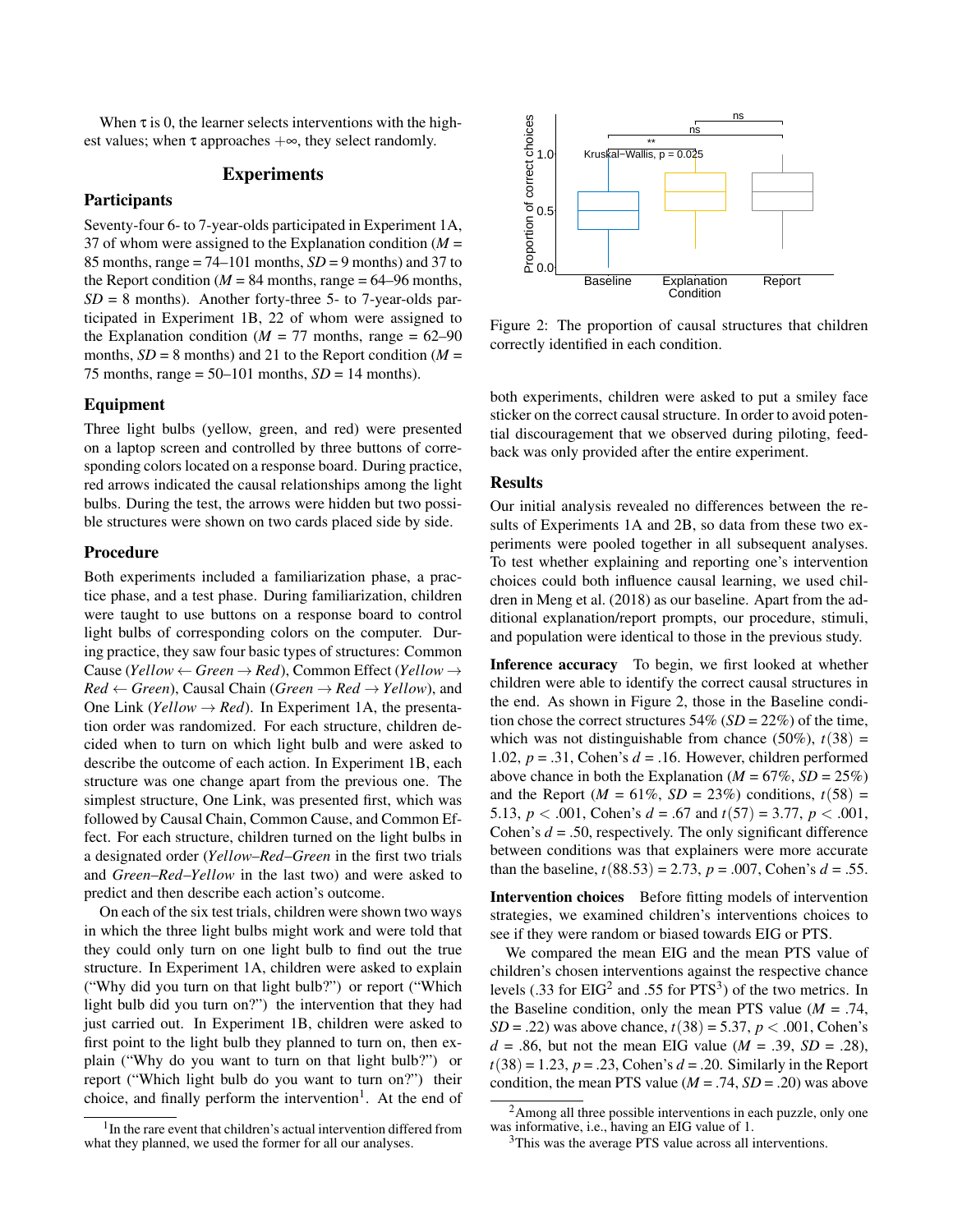

Figure 3: Figures on the left show the proportion of children intervening on each node  $(n_1, n_2,$  and  $n_3)$  in each type of puzzles: (a) Causal Chain vs. Common Cause, (b) Causal Chain vs. One Link, and (c) Common Effect vs. One Link. Figures on the right show the probability of children intervening on each node in each type of puzzles predicted by EIG and PTS.



Figure 4: Hierarchical Bayesian models of single (left) and combined (right) strategies. In each puzzle *j*, each participant *i* chooses one node  $n_{ij}$  to intervene on.  $V_j$ ,  $EIG_j$ , and  $PTS_j$  store the values of three possible interventions in each puzzle.  $p_{ij}$ stores probabilities of each participant choosing each intervention in each puzzle. τ*<sup>i</sup>* and θ*<sup>i</sup>* capture each participant's decision noise and weight of EIG.  $\alpha$  and  $\beta$  are population-level hyper-parameters that generate  $\tau_i$ ; *μ* and κ generate  $\theta_i$ .

chance,  $t(57) = 7.17$ ,  $p < .001$ , Cohen's  $d = .94$ , but not the mean EIG value (*M* = .39, *SD* = .25), *t*(57) = 1.63, *p* = .11, Cohen's *d* = .21. In the Explanation condition, however, both the mean EIG ( $M = .44$ ,  $SD = .32$ ) and the mean PTS ( $M =$ .75, *SD* = .18) value were above chance ,  $t(58) = 2.52$ ,  $p =$ .014, Cohen's *d* = .33 and *t*(58) = 8.4, *p* < .001, Cohen's *d* = 1.09, respectively. Neither the mean EIG or the mean PTS value differed significantly across conditions.

We also compared the proportion of children intervening on each node in each puzzle against what EIG and PT would predict. Since the mapping between node positions and light bulb colors is arbitrary, we re-coded Puzzles 1 and 2 as  $n_1 \rightarrow n_2 \rightarrow n_3$  (Chain) vs.  $n_2 \leftarrow n_1 \rightarrow n_3$  (Common Cause), Puzzles 3 and 4 as  $n_1 \rightarrow n_2 \rightarrow n_3$  (Chain) vs.  $n_2 \rightarrow n_3$  (One Link), and Puzzles 5 and 6 as  $n_2 \rightarrow n_1 \leftarrow n_3$  (Common Effect) vs.  $n_3 \rightarrow n_1$  (One Link). As Figure 3 shows, children deviated the most from EIG predictions in "Chain vs. Common Cause". In the other two types of puzzles, children's choices were split between EIG and PTS predictions. A small but non-negligible proportion of interventions were on nodes whose EIG and PTS values were both 0, suggesting that children occasionally chose interventions randomly.

Intervention strategies We used two hierarchical Bayesian models to capture children's intervention strategies (Figure 4). The single-strategy model draws from a single source to evaluate interventions—be it EIG, PTS, or always "1" in the case of random selection. The combined-strategy model assigns a weighted mean of EIG and PTS (the weight of EIG is θ) to each intervention. In both models, each child's decision noise τ*<sup>i</sup>* is sampled from a population-level gamma distribution with two hyper-parameters  $\alpha$  (shape) and β (rate). In the combined-strategy model, each child's weight of EIG θ*<sup>i</sup>* is sampled from a population-level beta distribution with two hyper-parameters  $\mu$  (mean) and κ (standard deviation. Uninformative priors are chosen for all hyper-parameters:  $\alpha$  = .001, β = .001,  $\mu$  ∼ Beta(.5, .5), κ ∼ Gamma(.001, .001). The probability of selecting a given intervention is a function of its value  $V(n)$  as well as the child's decision noise τ. Actual interventions are sampled from a categorical distribution of these probabilities. Parameter values were estimated using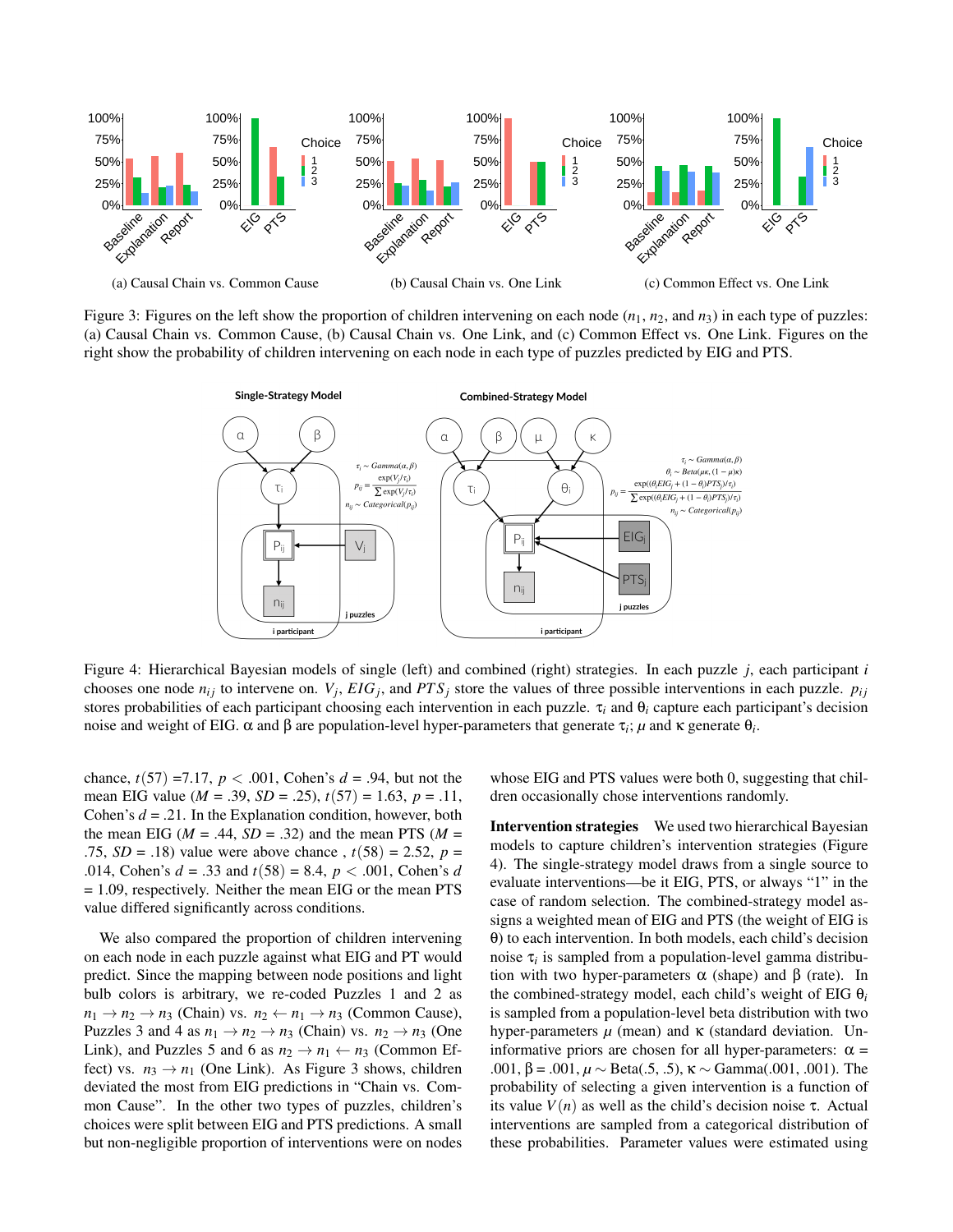Table 1: The deviance information criteria (DIC) of each model and the weight of EIG  $\theta$  in three conditions.

|             | <b>Baseline</b> |    | Explanation |     | Report |     |
|-------------|-----------------|----|-------------|-----|--------|-----|
| Model       | DIC             | θ  | DIC         | A   | DIC    | θ   |
| Random      | 514.15          |    | 777.82      |     | 764.64 |     |
| EIG         | 481.98          |    | 727.00      |     | 769.45 |     |
| <b>PTS</b>  | 469.62          |    | 706.87      |     | 706.93 |     |
| $EIG + PTS$ | 454.95          | 24 | 634.43      | .31 | 746.25 | .19 |



Figure 5: The distributions of the group-level hyperparameter  *(the mean of θ) under the three conditions.* 

Markov chain Monte Carlo (MCMC) samples generated by the JAGS program<sup>[4](#page-4-0)</sup> [\(Plummer, 2003\)](#page-6-12). The deviance information criterion (DIC, [Spiegelhalter et al., 2002\)](#page-6-13) was used for model comparison. Models that fit data better (smaller posterior mean of the deviance  $\bar{D}$ ) or are simpler (smaller effective number of parameters  $p_D$ ) have lower DIC (=  $\bar{D}$  +  $p_D$ ). As a common practice, a difference over 10 is substantial.

As shown in Table 1, the combined-strategy model (EIG + PTS) best captured children's intervention strategy in both the Baseline and the Explanation conditions. However, the PTSonly model turned out to be the best fit in the Report condition. Children in all three conditions relied more on PTS than EIG, with the mean weight of EIG being .24, .31, and .19, respectively. Figure 5 illustrates the distributions of  $\mu$ —the population-level hyper-parameter that captures the mean of θ—in all three conditions. To see whether *µ* differed across conditions, we sampled 10,000 estimates of  $\mu$  in each condition. For each contrast between conditions (Explanation vs. Report, Explanation vs. Baseline, Report vs. Baseline), we paired the estimates randomly and calculated the differences. Since the 95% Highest Density Interval (HDI) of all three difference distributions contained 0, we couldn't claim with confidence that  $\mu$  differed across three conditions.

Intervention and inference Lastly, we looked at whether children's intervention choices and strategies predicted if they could accurately identify the true causal structures.

First, for each puzzle, we performed a logistic regression using the EIG value (0 or 1) of children's chosen intervention to predict whether they identified the correct structure later. In the Baseline condition, EIG values did not predict inference accuracy in any puzzles. However, in the Explanation condition, high-EIG interventions strongly predicted successes at identifying the correct structures in all six puzzles. In the Report condition, EIG values predicted inference accuracy in four of the six puzzles (except Puzzles 2 and 6).

We examined the correlation between the weight of EIG  $\theta$ and children's average accuracy across all puzzles. θ and average accuracy were uncorrelated in the Baseline condition,  $F(1,37) = 1.14$ ,  $p = .29$ ,  $\bar{R}^2 = .0038$ , but positively correlated in the Explanation and the Report conditions,  $F(1,57)$  $= 30.73, p < .001, \overline{R^2} = .34$  and  $F(1,56) = 25.27, p < .001$ ,  $\bar{R}^2$  = .30, respectively. Correlations in the Explanation and the Report conditions were both stronger than that in the Baseline condition,  $z = 2.31$ ,  $p = .02$  and  $z = 2.08$ ,  $p = .04$ , respectively.

# **Discussion**

In the current study, we investigated whether asking children to explain their intervention choices facilitated causal learning from intervention. Specifically, we looked at 1) whether explainers were better able to select informative interventions and 2) make accurate inferences based on interventional data.

Our first hypothesis was not supported by the results. Neither children's weight of EIG  $\theta$  nor the group-level hyperparameter  $\mu$  that captures the mean of  $\theta$  differed significantly across the Baseline, the Explanation, and the Report conditions; this suggests that children used similar strategies to select interventions across three conditions. Curiously, asking children to report their intervention choices might have slightly "backfired": While a linear combination of EIG and PTS best captured children's intervention strategy in the Baseline and the Explanation conditions, the PTS-only model turned out to best characterize the strategy used in the Report condition. Moreover, unlike in the other two conditions, the distribution of  $\mu$  was right skewed in the Report condition, indicating heavier reliance on PTS. However, since differences in  $\mu$  were not statistically significant, further investigation is needed to examine whether this finding was due to random noise or potential drawbacks of the report prompts.

Compared to the chance performance in the Baseline condition, children in both the Explanation and the Report conditions were more accurate at identifying the correct causal structures after performing interventions. Since children in the latter two conditions did not choose more informative interventions, a possible explanation is that when prompted to think about their intervention choices, children were better able to utilize interventional data that were already available. This explanation was supported by our findings: In the Explanation and the Report conditions, children's intervention choices (EIG value  $= 0$  or 1) and interventions strategies

<span id="page-4-0"></span><sup>&</sup>lt;sup>4</sup>In keeping with [Meng et al.](#page-6-2) [\(2018\)](#page-6-2), we ran MCMC for 100,000 iterations, discarding the first 1,000 samples and drawing one sample every 10 iterations. To ensure that samples were from a stationary distribution, we repeated this process 30 times with different initial parameter values and results from each sequence of samples (or *chain*) successfully converged since Gelman and Rubin's diagnostic  $\hat{R}$  [\(Gelman & Rubin, 1992\)](#page-6-14) of all parameters was smaller than 1.05.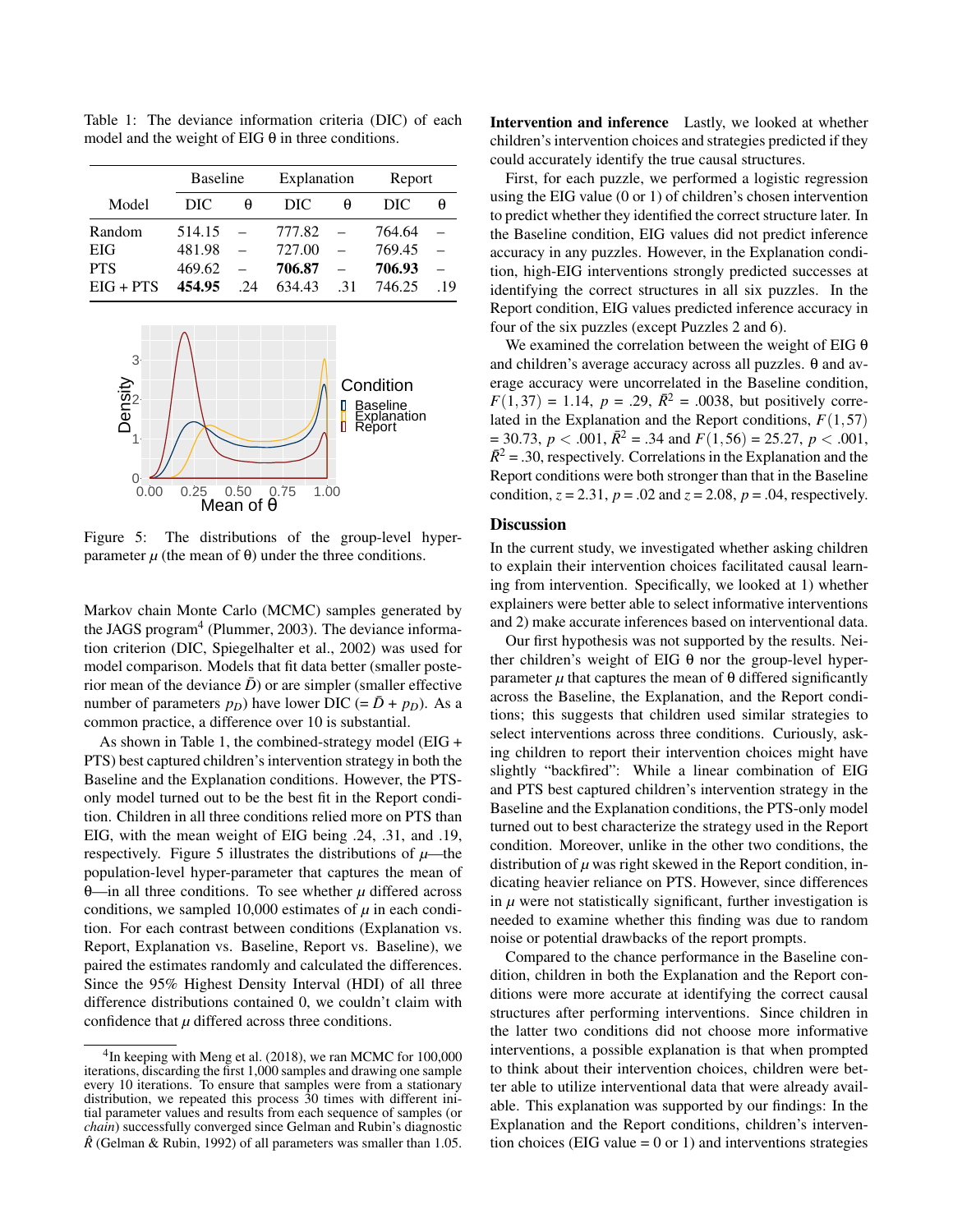(weight of EIG  $\theta$ ) predicted their inference accuracy, which was not the case in the Baseline condition.

# General Discussion

In the current study, we looked at whether asking children to think about their intervention choices might facilitate their causal learning from intervention. In Experiments 1A and 1B, 117 5- to 7-year-olds solved six puzzles where they performed one intervention to identify the true structure of three light bulbs that might be connected in one of two ways. Those in the Explanation condition were asked to explain why they chose certain interventions whereas those in the Report condition were simply asked to report their choices. Meng et al.'s (2018) previous study served as our Baseline condition where children solved the same puzzles without being prompted. Using hierarchical Bayesian models developed by [Coenen](#page-5-2) [et al.](#page-5-2) [\(2015\)](#page-5-2), we captured children's intervention strategy mainly in terms of how much they relied on the normative strategy, which is maximizing the expected information gain (EIG) of their chosen interventions, and the suboptimal positive test strategy (PTS). Children in all conditions relied more on PTS than EIG; there was no difference across conditions. However, compared to those in the Baseline condition who performed at chance, children in both the Explanation and the Report conditions were more accurate at identifying the correct structures after interventions. Crucially, children's intervention choices and strategies only predicted their accuracy at inferring the true causal structures in the Explanation and the Report conditions but not in the Baseline condition.

Taken together, our findings suggest that while engaging in self-explaining did not help children select more informative interventions, asking them to *think* about their intervention choices (explaining or reporting) might help them better utilize interventional data that were already generated.

### Revisiting the self-explaining effect

The major motivation behind this study was the plethora of self-explaining effects in education [\(Fonseca & Chi, 2011\)](#page-6-5) and cognitive development [\(Lombrozo, 2016\)](#page-6-6). Given what we found, two questions stood out: Why did self-explaining have no effect on intervention selection? Why was the improvement on causal inferences not unique in explainers?

Further investigation is needed to provide precise answers. Here we offer some speculations. Explaining an intervention is not an easy feat: Not only do you need to contrast the value of your intervention with that of other interventions, but more fundamentally, you need to contrast your strategy of evaluating interventions with other strategies. The cognitive process of generating a good explanation may be too challenging for 5- to 7-year-olds given their limited working memory capacity, knowledge about causal systems and experiments, and metacognitive skills [\(Horne, Muradoglu, & Cimpian, 2019\)](#page-6-15). A recent study [\(Ruggeri, Xu, & Lombrozo, in press\)](#page-6-16) suggested that the quality of explanations might matter after all. In their study, 4- to 7-year-olds were asked to explain phenomena in a domain before playing Twenty Questions in that domain; the accuracy of explanations was correlated with the efficiency of question-asking. Since reasonable explanations may be more difficult to generate in our study than in past studies [\(Walker et al., 2014,](#page-6-7) [2017\)](#page-6-8), it might limit the benefit children can reap from self-explaining. Regarding the second question, it might be that when asked to reflect on (i.e., explaining or reporting) their intervention choices, children became aware that their interventions played an important role for solving puzzles later and therefore paid closer attention to the intervention outcomes when making causal inferences.

## Future directions

Given the importance of intervention selection in causal learning, we seek to explore more effective scaffolding methods in the future. To begin, we can provide feedback after each intervention. A recent study [\(Liquin & Lombrozo, 2017\)](#page-6-17) found that explaining had greater effects when evidence contradicted what learners' beliefs. Another way to strengthen the scaffolding may be asking children to explain why *each* possible intervention may or may not be useful, rather than just their chosen intervention. Since belief updating is inherently linked to intervention selection [\(Coenen & Gureckis,](#page-5-5) [2015\)](#page-5-5), we may help children choose more informative interventions by correcting errors in their belief updating process.

# Conclusion

Rather than passively absorbing correlations and crunching numbers, active learners generate explanations and design interventions to learn about causality. Our study is among the first to bridge "thinking" and "doing" in causal learning. While self-explaining did not show benefits of improving children's intervention strategy, prompting children to think about their intervention choices in some way (explaining or reporting) may help them better utilize interventional data generated by themselves to infer unknown causal structures.

#### References

- <span id="page-5-1"></span>Bramley, N. R., Lagnado, D. A., & Speekenbrink, M. (2014). Conservative forgetful scholars: How people learn causal structure through sequences of interventions. *Journal of Experimental Psychology: Learning, Memory, and Cognition*, *41*(3), 708–731.
- <span id="page-5-3"></span>Chi, M. T., Bassok, M., Lewis, M. W., Reimann, P., & Glaser, R. (1989). Self-explanations: How students study and use examples in learning to solve problems. *Cognitive Science*, *13*(2), 145– 182.
- <span id="page-5-4"></span>Chi, M. T., De Leeuw, N., Chiu, M.-H., & LaVancher, C. (1994). Eliciting self-explanations improves understanding. *Cognitive Science*, *18*(3), 439–477.
- <span id="page-5-5"></span>Coenen, A., & Gureckis, T. M. (2015). Are biases when making causal interventions related to biases in belief updating? In D. C. Noelle et al. (Eds.), *Proceedings of the 37th Annual Conference of the Cognitive Science Society* (pp. 411–416). Austin, TX: Cognitive Science Society.
- <span id="page-5-0"></span>Coenen, A., Nelson, J. D., & Gureckis, T. M. (2018). Asking the right questions about the psychology of human inquiry: Nine open challenges. *Psychonomic Bulletin & Review*, 1–41.
- <span id="page-5-2"></span>Coenen, A., Rehder, B., & Gureckis, T. M. (2015). Strategies to intervene on causal systems are adaptively selected. *Cognitive Psychology*, *79*, 102–133.
- <span id="page-5-6"></span>Edwards, B. J., Williams, J. J., Gentner, D., & Lombrozo, T. (2019). Explanation recruits comparison in a category-learning task. *Cognition*, *185*, 21–38.